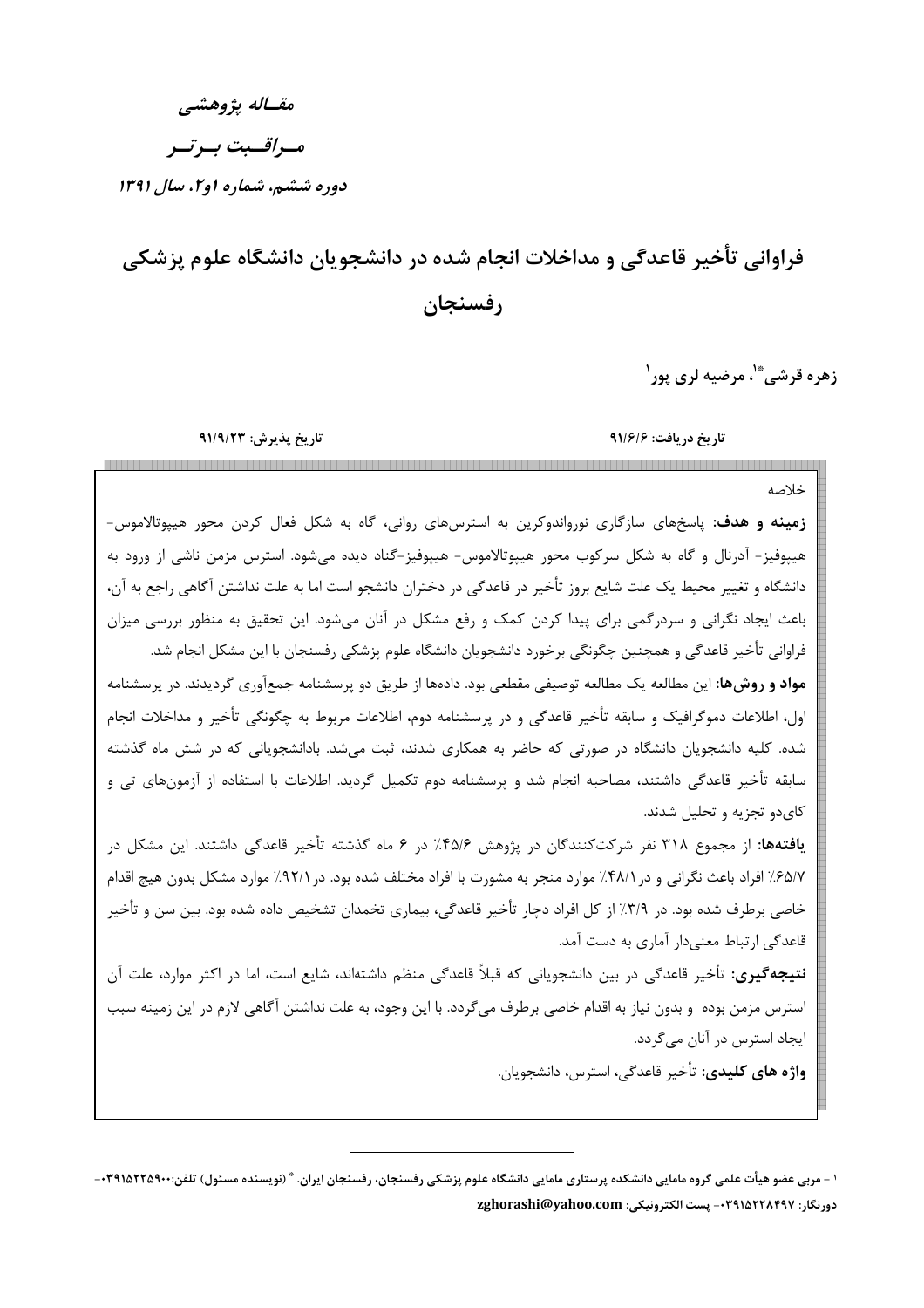#### مقدمه

پاسخهای سازگاری نورواندوکرین به استرسهای روانی، گاه به شکل فعال کردن محور هیپوتالاموس-هیپوفیز-آدرنال و گاه به شكل سركوب محور هيپوتالاموس-هيپوفيز-گناد ديده می شود. در زنانی که استرس مزمن را تجربه میکنند، این

پاسخ ممکن است سبب بینظمی سیکل قاعدگی شود [۱]. استرس می تواند ناشی از فعالیتهای ورزشی زیاد در دختران ورزشكار، حوادث طبيعي مثل سيل ويا سوء تغذيه باشد (۵-٢). یکی از موارد شایع استرس، ترک خانواده و ورود به محیط دانشگاه در دختران دانشجو است که باعث میشود در دختران دانشجو كه قبلاً قاعدگي منظم داشتهاند، عقب افتادن قاعدگی برای مدتهای متفاوت دیده شود. درصد قابل توجهی از دختران دبیرستانی که خانه خود را برای رفتن به دانشگاه ترک میکنند دچار الیگومنوره یا آمنوره ثانویه میشوند [۵  $[\epsilon,$ 

جکز و همکاران در بررسی ۴۵۰ دختر دبیرستانی نشان دادند که در ۴۵٪ افراد شکلی از مشکلات قاعدگی وجود دارد که سهم آمنوره ۴/۶٪ و اولیگومنوره ۱۸٪ بود [۷].

در بررسی شریفی و سوکی بر روی۴۹۲ نفر در دانشجویان مقيم خوابگاههاي كاشان، ٧٠٪ از آنان انواع اختلالات قاعدگي را داشتند. شایعترین مشکل موجود اولیگومنوره ۲۲/۷٪ بود [۸]. در مطالعه دیگری در مورد دانشجویان دانشگاههای بوشهر، انواع بی نظمی قاعدگی ۳۴/۹٪ به دست آمد و شیوع اليگومنوره ١١/٤٪ بود [٩]. تأخير قاعدگي وابسته به استرس در بین دانشجویان شیوع بالایی دارد و در بسیاری از موارد باعث نگرانی شده و فرد را به جستجوی علت و یا حتی درمان وادار میکند. حال آنکه این نوع تأخیر قاعدگی نیاز به درمان

ندارد و پس از رفع استرس خودبخود برطرف میشود [۶]. همچنین چون این نوع تأخیر قاعدگی در زمانهای افزایش استرس در افراد شایع است، بنابراین، در دانشجویان به علت تغییر ناگهانی محیط، فشار زیاد ناشی از لزوم مطالعه و کار بی سابقه و نیز زندگی در خوابگاه و تجربه زندگی با افراد دیگر شايعتر است. با اين وجود اكثر دختران براي برخورد با اين مشکل اطلاعات قبلی ندارند و در هنگام تجربه آن دچار

استرس و نگرانی شده و در جستجوی مشاوره و کمک بر می آیند.

برای آگاهی از گستردگی این مشکل در دانشگاه علوم پزشکی رفسنجان، این تحقیق به منظور بررسی میزان فراوانی تأخیر قاعدگی در دانشجویان و همچنین مداخلات انجام شده بدنبال تأخير قاعدگي انجام شد.

#### مواد و روشها

اين مطالعه يک مطالعه توصيفي مقطعي است. جامعه پژوهش را كليه دانشجويان دختر دانشگاه علوم پزشكى رفسنجان تشکیل میداد. کلیه دانشجویانی که حاضر به همکاری با پژوهشگر شدند به عنوان نمونه پژوهش وارد مطالعه گردیدند. موارد حذف نمونه شامل دانشجويان ترم اول و افراد داراى قاعدگی کاملاً نامنظم بود. هیچ موردی از حاملگی و شیردهی در نمونه ها دیده نشد.

پرسشنامه پژوهشگر ساخته که روایی صوری و محتوای آن با نظرخواهی از اعضاء هیئت علمی دانشکده پرستاری مامایی رفسنجان تأمين گرديد، مورد استفاده قرار گرفت. قسمت اول این پرسشنامه دو قسمتی و دو مرحلهای شامل اطلاعات دموگرافیک، شماره دانشجویی، اطلاعات راجع به سیکل قاعدگي وداشتن يا نداشتن تجربه تأخير قاعدگي (عقب افتادن قاعدگی بیش از سه روز از زمان مورد انتظار) بود. این قسمت در ساعت برگزاری کلاسها و به کمک اساتید و توسط دانشجويان تكميل گرديد.

در دانشجویانی که سابقه تأخیر قاعدگی داشتند، قسمت دوم پرسشنامه، شامل اطلاعات مربوط به اقدامات انجام شده در موارد تأخیر قاعدگی، با پیگیری شماره دانشجویی و برای دقت بيشتر اطلاعات حاصل از طريق مصاحبه توسط پژوهشگر و همکار وی تکمیل شد. سپس اطلاعات وارد رایانه شده و با استفاده از نرمافزار spss و آزمونهای تی وکای دو مورد تجزیه و تحلیل آماری قرار گرفت

#### نتايج

میانگین سن واحدهای پژوهش ۱/۹±۲۰/۴ سال بود. میانگین تعداد موارد تأخير قاعدگي ٢/٢±١ بار و از حداقل يكبار تا حداکثر ۵ بار در ۶ ماه گذشته متفاوت بود. میانگین روزهای تأخير قاعدگي در اولين تأخير ١۶/٨±١٠/<u>و</u>ز، دومين

٢۵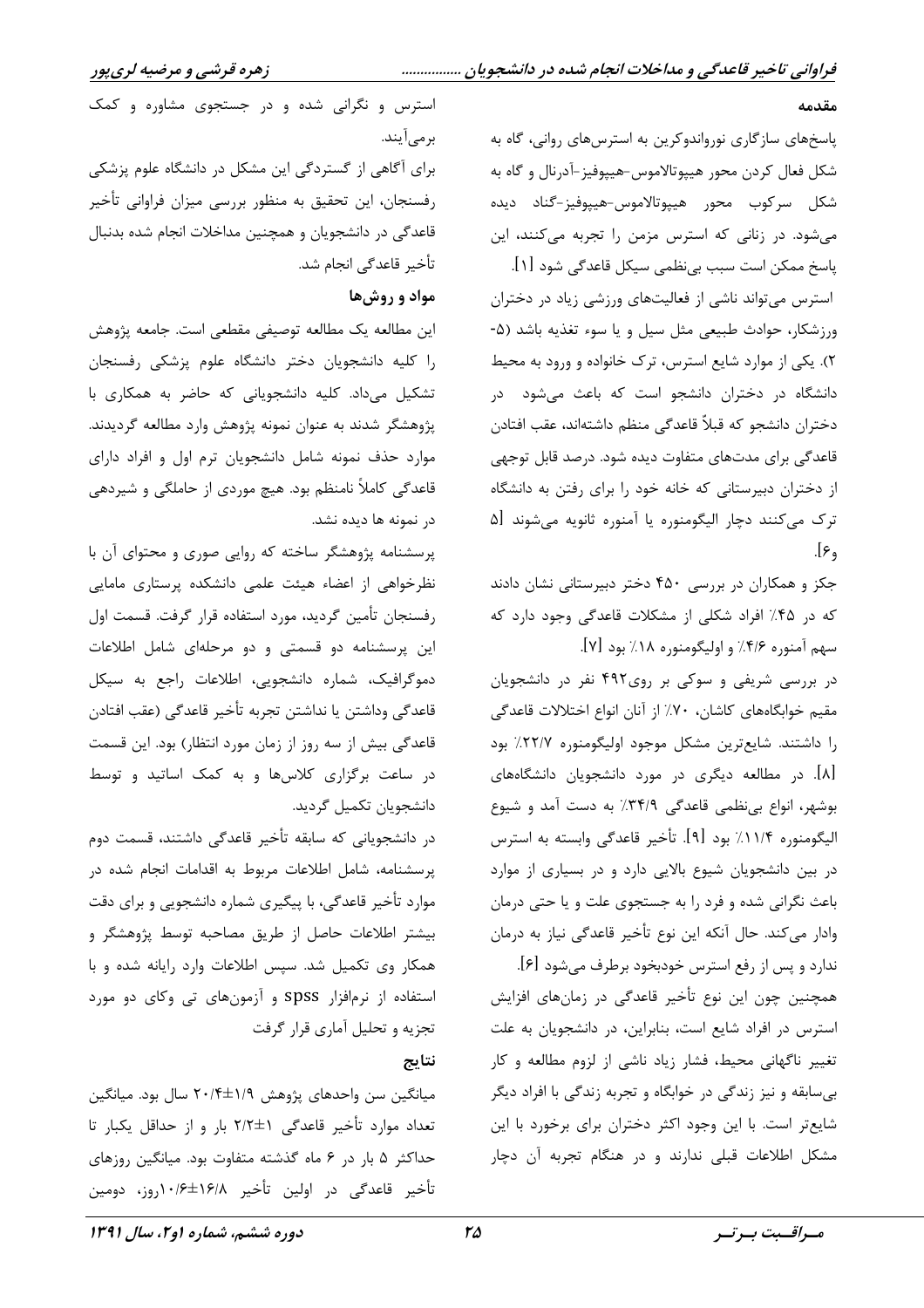#### فراوانی تاخیر قاعدگی و مداخلات انجام شده در دانشجویان ................

تأخير ٧/٣±٤/٢ روز، سومين تأخير ٧/٣±٤/٢ روز و در چهارمین تأخیر ٧/٧±٧/١ روز بود. بیشترین فراوانی رشته تحصیلی مربوط به رشته پرستاری با ۷۵ نفر(۲۳/۶٪) و بیشترین فراوانی پایه تحصیلی ترم چهارم ۸۳ نفر(۲۶/۱٪) بود. از لحاظ محل سکونت بیشترین فراوانی مربوط به سکونت در خوابگاه با ۲۴۸ نفر (۷۸٪) بود. اکثر دانشجویان مجرد ۲۸۵ نفر (۸۹/۶)) بودند و سابقه حاملگی نداشتند. (۳۱۱ نفر،  $\Lambda(Y/\Lambda)$ .

از مجموع ۳۱۸ نفر شرکتکننده در پژوهش، ۱۷۳ نفر (۵۴/۴٪) در ۶ ماه گذشته سابقه تأخیر قاعدگی نداشتند. نظر به این که افراد دارای قاعدگی نامنظم از مطالعه حذف شدند، اکثر واحدهای پژوهش (۱۹۸ نفر ۶۲/۳٪) دارای قاعدگی نسبتا منظم بودند و بقیه ِ قاعدگی کاملاً منظم داشتند.

به هنگام اولین مورد تأخیر قاعدگی، اکثر واحدهای پژوهش ۶۵/۷٪ دچار نگرانی شدند. این نگرانی در موارد بعدی تأخیر نیز شامل اکثریت واحدهای پژوهش میشد. در اولین تأخیر، اكثر واحدها (۵۱/۹٪) اقدامي انجام ندادند ۲۰/۷٪ با خانواده و ۱۴/۲٪ با همکلاسی مشورت کردند و ۱۰/۳٪ به پزشک مراجعه نمودند. از کل دانشجویان دچار تأخیر قاعدگی، ۶۷ نفر (۸۷٪) تحت سونوگرافی قرار نگرفتند و ۱۰ نفر (۱۳٪) سونوگرافی شدند. همچنین، ۳ نفر (۳/۸٪) آزمایش هورمون-شناسی انجام دادند. در اولین تأخیر، ۶۸ نفر (۸۸۸/۳/) اقدامی جهت رفع تأخير قاعدگي انجام ندادند، ٧ نفر (٩٪) داروي خانگی و دو نفر (۲/۶٪) داروی هورمونی مصرف کردند.

اکثر واحدها همراه با تأخیر قاعدگی مشکل جانبی دیگری نداشتند (۵۵ نفر، ۷۲/۳٪). در بقیه موارد دیسمنوره، و دلدرد و کمر درد و افزایش یا کاهش خونریزی قاعدگی و لکه بینی و افسردگی گزارش شد.

در اکثر دانشجویان هیچ بیماری خاصی تشخیص داده نشده (۷۱ نفر، ۹۴/۶٪) و در دو نفر (۲/۶٪) کیست تخمدان و در یک نفر (١/٣٪) سندرم تخمدان پلی کیتسیک تشخیص داده شد. بنابراین، شیوع کلی تأخیر قاعدگی به علت بیماری تشخيص داده شده به ٣/٩٪ بالغ شد. بين وقوع تأخير قاعدگي و محل سکونت و وضعیت ازدواج رابطه معنیدار آماری به دست نیامد اما بین وقوع تأخیر قاعدگی و سن اختلاف آماری

معنى دار بود. (p=٠/٠۴). به طورى كه سن كمتر با احتمال بيشتر وقوع تأخير قاعدگي همراه بود.

ىحث

از کل افراد شرکتکننده در پژوهش ۴۵/۶٪ در شش ماه گذشته سابقه تأخير قاعدگى داشتند. قابل يادآورى است كه در این مطالعه موارد قاعدگی نامنظم از همان ابتدا از مطالعه حذف شده بودند. اختلال قاعدگی مشکل شایعی در دختران جوان و به خصوص در دختران دانشجوست. در مطالعه زینالزاده و همکاران بر روی دختران دبیرستانی بابل، شیوع اليگومنوره ٢٥/٤٪ به دست آمد [١٠]. همچنين دانشجويان

بوشهر در ۳۴/۹٪ موارد دچار بینظمی قاعدگی بودند [۹]. از کل افراد دچار تأخیر قاعدگی در ۳ نفر (٣/٩/) مشکل تخمدانی تشخیص داده شده بود، حال آنکه در ۹۶٪ موارد، تأخير قاعدگي علت جسماني خاصي نداشت و قابل انتساب به علل هیپوتالامیک وابسته به استرسهای فردی بود. ورود به دانشگاه، منجر به تغییرات عمدهای در زندگی فرد می شود و مقطع بسیار حساسی به شمار می رود. قرار گرفتن در چنین شرايطي غالباً با فشار و نگراني توأم است [۱۱]. در مطالعه باقری یزدی در مورد ۲۳۲۱ دانشجو مشخص شد که ۳۰٪ دانشجویان از احساس غمگینی و افسردگی و ۲۶/۸٪ از تحت استرس بودن شكايت داشتند [١٢].

در بررسی وضعیت قاعدگی سه و شش ماه پس از جنگ کوتاه مدت لبنان، هانون و همكاران نشان دادند بيش از ٣۵٪ زناني که به مدت ۲-۲ روز در مناطق جنگی حضور داشتند، پس از سه ماه هنوز قاعدگی غیرطبیعی داشتند. این میزان در زنانی که پس از دو روز از مناطق جنگی مهاجرت کردند، ۰/۵٪ و در زنان ساكن مناطق غير جنگي ٢/۶٪ بود. پس از شش ماه این میزان در گروه اول ۱۸/۶٪ بود و در گروه دوم طبیعی شده بود [۱۳]. مطالعهای در مورد زنان تازه زندانی شده نیز شیوع بی نظمی قاعدگی را ۳۳٪ و آمنوره را ۹٪ نشان داد که بی نظمی قاعدگی با بعضی از عوامل استرسزا همراهی داشت [۱۴]. همچنین، مطالعه بر عوامل استرسزای محیط کار پرستاران نشان داد این عوامل با بی نظمی قاعدگی در آنان ارتباط دارند [۱۵].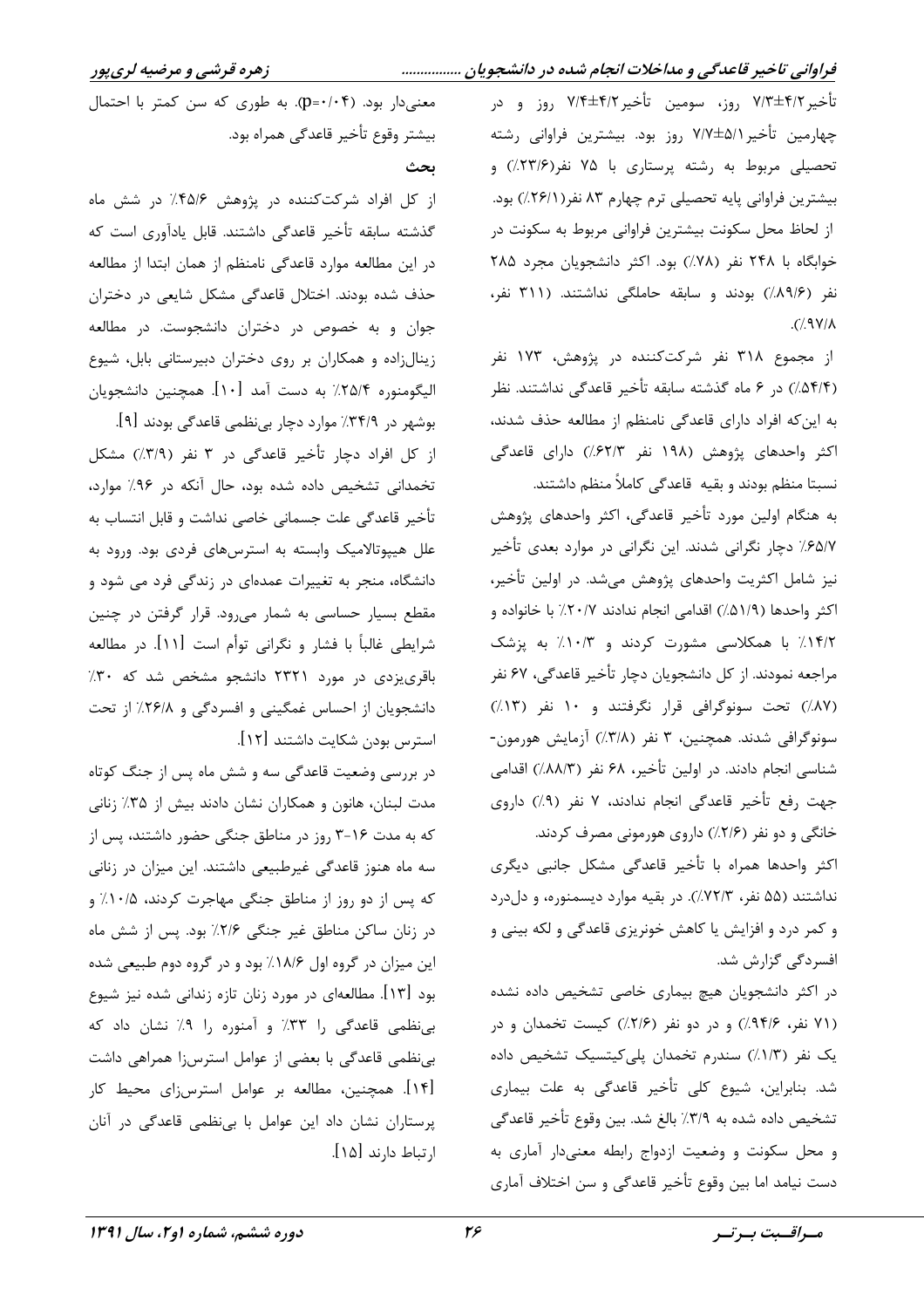فراوانی تاخیر قاعدگی و مداخلات انجام شده در دانشجویان ................

زهره قرشي و مرضيه لريپور

در مطالعه حاضر، فقط دانشجویان رشتههای پزشکی و پیراپزشکی تحت بررسی قرار گرفتند. تحقیق هاگلوند و همکاران نشان داد، اگرچه دانشجویان پزشکی به طور مکرر با عوامل استرس;ا روبرو شدند، اما آنها قدرت تطابق بالایی داشته این استرسها باعث مشکلات بعدی در آنها نگردید [۱۶]. همچنین تفاوتی از لحاظ علائم روان پزشکی در دو گروه دانشجویان پزشکی و غیرپزشکی در تحقیق طلایی و از نظر میزان اضطراب و عدم کارکرد اجتماعی بین دانشجویان کارآموز پزشکی و پیراپزشکی در تحقیق حسینی مشاهده نگردید [۱۱و۱۱].

در مطالعه حاضر، ۶۵٪ از افراد دچار تأخیر قاعدگی، به هنگام وقوع آن دچار نگرانی شدند و ۴۸٪ با افراد مختلف مشورت کردند، ۱۳٪ به پزشک مراجعه نموده و سونوگرافی انجام دادند. مطالعه اسنو و همکاران نشان داد که زنان در کشورهای مختلف، ترجیحات متفاوتی برای تعداد قاعدگی و مدت پاک بودن از قاعدگی دارند، به طوری که شایعترین ترجیح در بین زنان چند کشور تحت مطالعه این بود که فقط هر سه ماه یکبار قاعدگی داشته باشند [۱۸]. با وجود این، اکثر زنان کشور ما و به خصوص خانمهایی که قبلاً قاعدگی منظم داشتهاند، قاعدگی منظم را یک الگوی مشخص کننده سلامت عمومی و به خصوص سیستم باروری خود می دانند و هرگونه انحراف از آن را، انحراف از سلامت عمومی تصور میکنند. به طوری که در تحقیق حاضر درصد بالایی از دانشجویان به دنبال تأخير قاعدگي در يي مشورت با افراد مختلف برآمدند. لذا با توجه به شیوع بالای تأخیر قاعدگی در بین دانشجویان، لازم به نظر می رسد به شکل مناسب در مورد علل تأخیر قاعدگی ناشی از سرکوب محور هیپوتالاموس-هیپوفیز-گناد به آنان آگاهی لازم داده شود تا در صورت وقوع آن افزایش استرس ،دل مشغولی بی جهت و سیکل معیوب ایجاد نشود. همچنین استفاده از تکنیکهای تن آرامی و کاهش استرس قابل توصيه مے باشد [١٩]. منابع

در تحقیق حاضر، از کل دفعات تأخیر قاعدگی در ۹۲/۱٪ موارد مشكل بدون اقدام خاصى برطرف گرديد. هانون و همکاران نیز در بررسی موارد قاعدگی غیر طبیعی پس از جنگ لبنان نتیجه گرفتند، این مشکل ناشی از استرس جنگ بوده است و در اکثر زنان بدون نیاز به مداخله پزشکی برگشت ییدا کرده است[۱۳].

بین شیوع تأخیر قاعدگی و سن رابطه آماری معنیدار بود (p=٠/٠۴). این مورد میتواند به علت کمتر بودن رسیدگی محور هيپوتالاموس-هيپوفيز در افراد جوانتر و يا شدت استرس بیشتر در آنان باشد.

بين شيوع تأخير قاعدگي و محل سكونت و وضعيت ازدواج رابطه معنی دار آماری به دست نیامد. در تحقیق انصاری و همکاران در دانشجویان دانشگاه علوم پزشکی زاهدان نیز بین سلامت عمومی و وضعیت سکونت ارتباط به دست نیامد، اما در مطالعه در مورد دانشجویان دانشگاه علوم پزشکی اردبیل بین وضعیت روانی و محل سکونت ارتباط آماری معنیدار بود [۲۰]. شاید عدم وجود رابطه در تحقیق حاضر اثرگذاری استرس ورود به دانشگاه و امتحان حتی در دانشجویان ساکن منزل بوده است. از لحاظ وضعیت ازدواج نیز تعداد دانشجویان متأهل در تحقیق حاضر کم بوده است.

**نتيجه گيري**: با توجه به نتايج پژوهش مشخص مي شود تأخير قاعدگی در بین دانشجویان شایع است که این از یکسو استفاده از روشهای مشاوره، کاهش استرس و تن آرامی را ضروری ساخته و از سوی دیگر، لزوم آموزشهای مختصر به خصوص در دانشجويان غير علوم پزشكي، در مورد نحوه مقابله با آن به عنوان مشکلی که در اکثر موارد نیاز به درمان و ییگیری ندارد را ایجاب می کند.

1-Mccomb JJ, Qian XP, Veldhuis JD and etal.neruendocrine responses to psychological stress in eumenorrheic and oliugomenorrheic women.Stress.2006Mar;9(1):41-51. 2- Banerjee S. modern management of secondary amenorrhoea .calcutta med J. 1989 may-jun;  $86(5-6):49$ .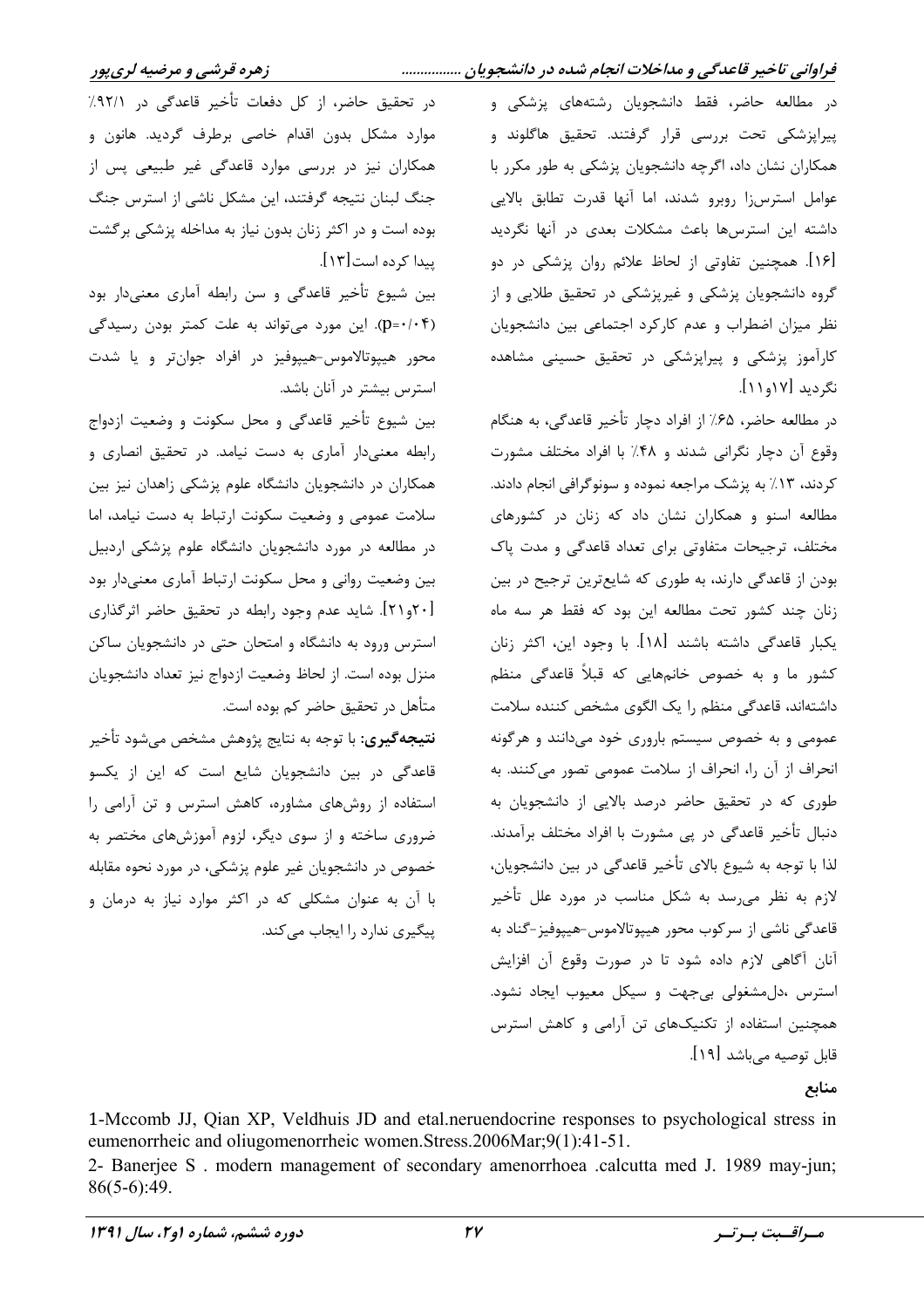3- papanek PE. The female athlete triad : an emerging role for physical therapy. Jorthop sports phys ther. 2003 oct; 33:594-614.

4-warren MP, Foodman LR. Exercise-induced endo crine pathologies. J endocriol Invest. 2003 sep;  $26(9)$ : 873-878.

4- Neuberg M, Pawlosek W. Jakubowska- szwed-B aqnd et al. Repeated amenorrhea in an adolescent girl in the course of flood disaster in klodzko region, july 1997. Ginekol pol. 1999 May;  $70(5)$ : 378-382.

5- Ronald S. Gibbs, Beth Y Karlan. Danforth's obstetrics and gynecology, 10 th.ed. Lippincott Williams & Wilkins, 2008.

6- Ryan K, Berkowitz R, Barbieri R. Kistner's Gynecology: Principles and Practice. Mosby-Year Book; 6 Sub edition .1995

8-jack tH, obed jy, Agida ET and et al. Dysmenorrhoea and menstrual abnormalities among postmenarcheal secondary school girls in maiduguri nigeria. Afr J Med Med sci. 2005 Mar; 34(1): 87-89.

8- Sharifi Kh, Sooki Z, menstrual disorder prevalence in students residing in dormetory of kashan universities, 2004. Abstracts of first congress of Iran gyneacologists society, khorasan branch. 2006. [persian]

9-Nouroozi A, Tahmasbi R. menstrual patern, hirsutism disorder and dysmenorrhea in students of medical scienses and khalij fars universities, 2002. Hormozgan Medical Journal. 2003; 7(4): 203-209. [persian]

10- Zeinal Zadeh M, Javadian M, Haji Ahmadi M, Hedayati F. Oligomenorrhea in Babol high school girls in 2001-02. 2003; 5(4). 57-60. [Persian]

11- SH.Hosanei (M.D), MH.Mosavy (M.Sc). The comparative study of health status of medical students and para-medical students trainee. J Gorgan Uni Med Sci. 2004; 6 (4):101-107. [persian]

12- Bagheri Yazdi SA, Bolhari J, Peyravi H. [Mental health status of newly admitted students to Tehran University at 1994-95 academic year]. Iranian Journal of Psychiatry and Clinical Psychology (Andeesheh Va Raftar), 1995; 4(1): 30-39. (Persian)

13-Hannoun AB, Nassar AH, Usta IM and et al. effect of war on the menstrual cycle. obste Gynec.2007 Apr;109(4):929-932.

14-Allsworth JE, Clarke J, Peipert JF and et al.the influence of stress on the menstrual cycle among newly incarcerated women. Womens health issues.2007 Jul-Aug;17(4):202-9.Epub2007Jun7.

15-Lin HT, Lin LC, Shiao JS the impact of self-percieved job sterss on menstrual paterns among taiwanese nurses.Ind Health. $2007$  Oct: $45(5)$ : $709-714$ .

16-Haglund ME, aan het Rot M, cooper NS and et al. resilience in the third year of medical school: a prospective study of the associations between stressful events ocurring during clinical rotations and student well-being. Acad Med. 2009 feb: 84(2): 258-268.

17- Talaei A., Fayyazi bordbar MR., Mokhber N., Hojiat K. Comparison of psychopathology in medical and non medical College students of Mashhad University of Medical Sciences. The Journal of Fundamentals of Mental Health.2006; 8(29-30): 5-10. [Persian]

18-Snow R, Hardy E, Kneuper E and et al. womens responses to menses and nonbleeding intervals in the USA, Brazil and Germany. Contraception. 2007 Jul; 76(1): 23-9. Epub 2007May 23.

19-Dehghan Naiery N, Adib Hajbaghery M. Effects of relaxation techniques on stress and the quality of life of dormitory students. KAUMS Journal (FEYZ). 2006; 10(2):50-57. [Persian]

20- Ansari H, Bahrami L, Akbarzade L, Bakhasani NM. Assessment of General Health and Some Related Factors among Students of Zahedan University of Medical Sciences In 2007. Tabib shargh. Journal of Zahedan University of Medical Sciences. 2007; 9(4): 295-304. [Persian] inauspicius

21- Dadkhah B, Mohammadi M, Mozaffari N. Mental Health Status of the Students in Ardabil University of Medical Sciences, 2004. Journal of Ardabil University of Medical Sciences. 2006;  $6(1)$ : 31-36. [Persian]